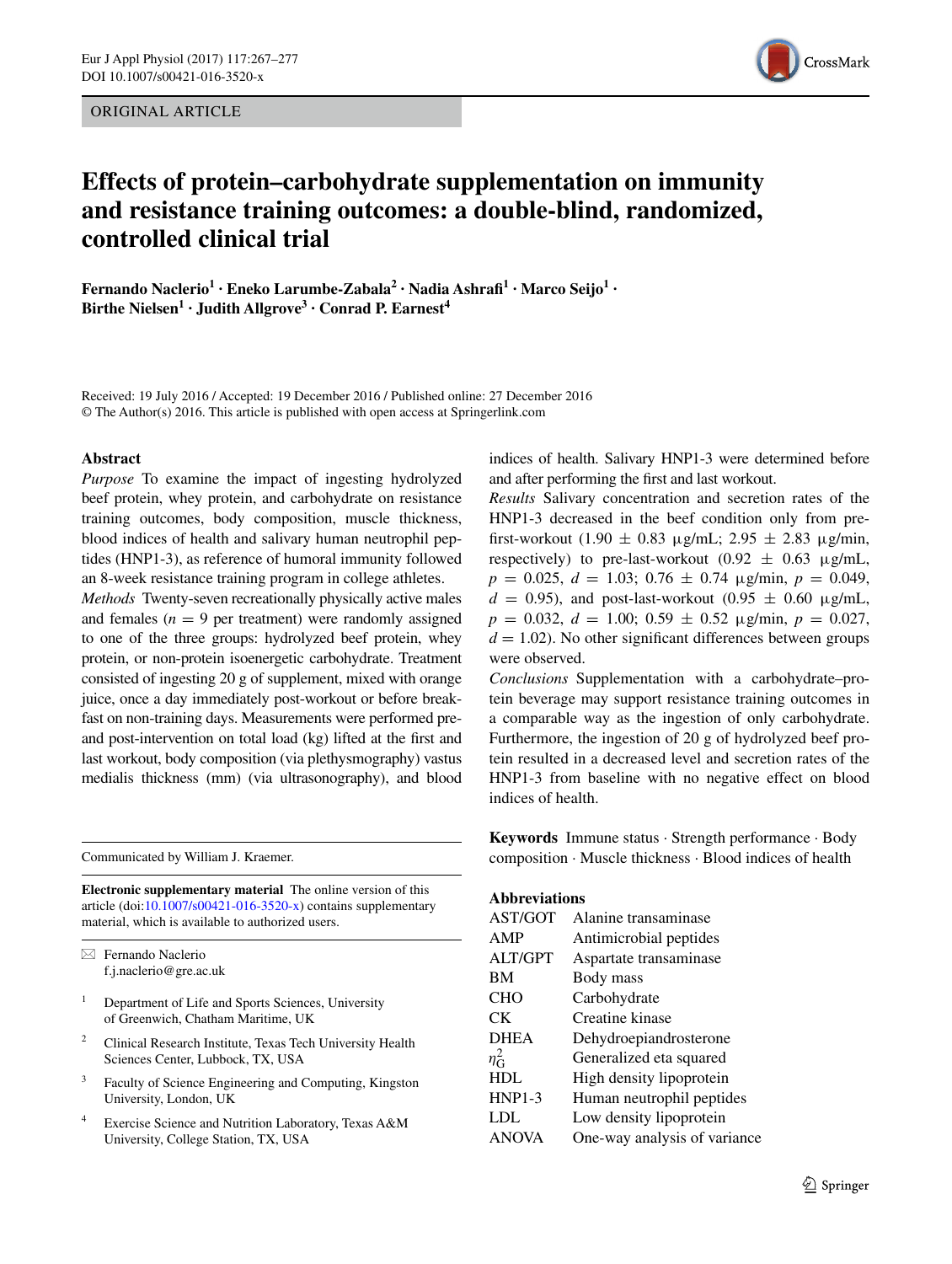## **Introduction**

Heavy exercise can lead to significant transient perturbations in immune functions (Walsh et al. [2011b](#page-10-0)). In athletes, the so-called immunosuppression has been associated with a weakened immune state lasting for up to 72 h after performing a strenuous exercise session (Nieman and Bishop [2006\)](#page-10-1). Consequently, different nutritional strategies, including the combination of carbohydrates with high-quality protein sources, ingested throughout the day (Jones et al. [2015](#page-9-0)) or during and after workouts or competitions (Naclerio et al. [2015](#page-10-2)), have been proposed as an effective nutritional countermeasure to exercise-induced immune dysfunction with no detrimental effects on indices of health (e.g., blood chemistry measures) (Antonio et al. [2016](#page-9-1)). Furthermore, adding protein to augment resistance training outcomes is supported by their capacity to rapidly increase amino acid availability to the working muscles (Wilkinson et al. [2007\)](#page-10-3). Specifically, the post-workout consumption of high-quality proteins would shift the balance in favor of muscle anabolism (Rennie et al. [2004](#page-10-4)) and, as a consequence, acts to maximize recovery and training effects between workouts (Morton et al. [2015](#page-10-5)).

Whey and beef protein extracts are high-quality protein sources with a similar amino acid composition to that found in the skeletal muscles (Chernoff [2004;](#page-9-2) Cruzat et al. [2014](#page-9-3)). Either whey and beef protein sources include sulfurcontaining amino acids, such as cysteine and methionine or taurine that have been associated with an efficient immune status (Reidy and Rasmussen [2016\)](#page-10-6). As a consequence, it could be possible to hypothesize that the ingestion of highquality protein extracts via the provision of an amino acid would support the immune response in individuals engaged in exhaustive and intense exercise programs.

Defensins, including alpha-defensins, are antimicrobial peptides (AMP) contributing to mucosal host defense providing a broad spectrum of antibacterial and antifungal activity (Wang [2014\)](#page-10-7). The alpha-defensins also known as human neutrophil peptides (mainly HNP1-3) are predominantly found in neutrophils. Within the last 15 years, several investigations have analyzed the response of these salivary markers of humoral immunology in various oral and systemic diseases (Yount and Yeaman [2012](#page-10-8)). Although some studies have investigated the impact of exercise on humoral immunity (Gleeson [2000\)](#page-9-4), to the best of authors knowledge only two studies have analyzed the HNP1-3 response to exercise (Davison et al. [2009](#page-9-5); Gillum et al. [2015](#page-9-6)) and neither of which have investigated the impact of combining nutritional supplements on the long-term adaptation of humoral immunity. Davison et al. ([2009\)](#page-9-5) reported an acute increase in the absolute concentration of the salivary AMP (HNP1-3 and LL-37) in participants having performed a 2.5 h cycling intervention at  $60\%$  of  $VO_{2\text{max}}$ 

while Gillum et al. [\(2015](#page-9-6)) observed an acute increase in the level of four AMP (LL-37, HNP1-3, LL-37, L Lactoferrin, and Lysozyme) in participants after 45 min of running at 75%  $VO<sub>2peak</sub>$ . The post-exercise increase of salivary AMP may to some extent be related to an exercise-induced muscle inflammatory response (Davison et al. [2009](#page-9-5)). Extraneous dynamic exercise may induce airway inflammation and damage to airway epithelial cell (Davison et al. [2009](#page-9-5)). Thus, interventions aimed to analyze long-term adaptation on the humoral immunity without side effects on the general health would be of relevant importance for athletes. The aim of the current investigation was to compare the effectiveness of combining an 8-week resistance training program with a commercially available beef hydrolyzed protein powder product, whey isolate or a non-protein, carbohydrate only supplement on resistance training outcomes. The primary outcome for the study was salivary alpha-defensins (HNP1-3) and secondary outcomes included performance, body composition, muscle thickness, and various blood indices of health.

## **Methods**

#### **Participants**

Forty-two recreationally active college participants (24 male and 18 females) met the requirements to participate in this study. Key criteria for inclusion were: (a) 18–40 year of age, (b) regular recreationally training for at least 2 years with a minimum of 1 month performing resistance training, (c) free from musculoskeletal limitations, (d) agree not to ingest any other nutritional supplements or nonprescription drugs or medication that might affect the immune system or muscle growth as well as the ability to train intensely during the study, and (e) fluent in English. Key criteria used for exclusion were: (a) history of various metabolic conditions and/or diseases; (b) use of a variety of medications, including but not limited to those with androgenic and/or anabolic effects and/or nutritional supplements known to improve strength and/or muscle mass such as creatine, essential amino acid, whey protein, glutamine, dehydroepiandrosterone (DHEA) within 8 weeks prior to the beginning of the study; (d) current use of tobacco products; and/or in the case of female participants ingesting oral contraceptives; and (e) the presence of any orthopedic limitations or injuries. Compliance was confirmed verbally with participants upon arrival to the laboratory.

All participants were informed of the potential risks of the intervention before agreeing to comply with the intervention protocol and signed an informed consent. All experimental procedures were conducted in accordance with the Declaration of Helsinki, and approved by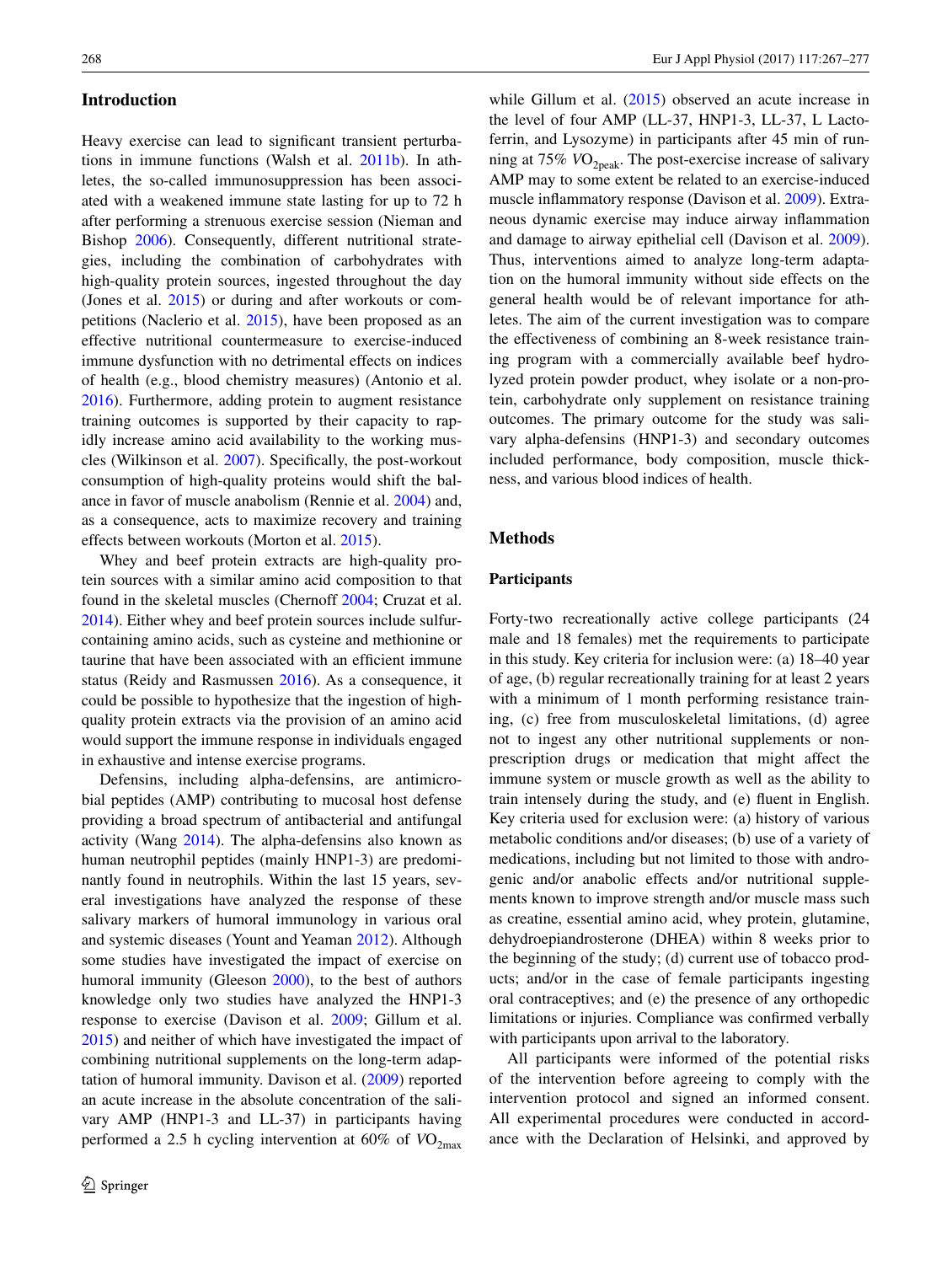<span id="page-2-0"></span>**Fig. 1** Flow diagram of participants throughout the course of

the study



the University ethics committee. As summarized in Fig. [1,](#page-2-0) after assessing for eligibility, 27 of the 42 recruited participants completed all aspects of the study. The study was conducted during the spring and summer of 2015 at the Centre for Science and Medicine in Sport and Exercise University of Greenwich Medway Campus, Kent (UK). Trial Registration: ClinicalTrials.gov, U.S. National Institutes of Health. (Identifier: NCT02425020) on 22nd April 2015.

## **Experimental design**

This study was a randomized controlled trial with three parallel groups, following a double blind between-participant design. Participants were randomly allocated into three treatment groups: beef protein  $(n = 14)$ ; whey protein  $(n = 14)$  or carbohydrate only (CHO,  $n = 14$ ). Before (test 1) and after (test 2) an 8-week intervention period, measurements of performance, body composition and muscular thickness, total cholesterol, low density lipoprotein (LDL) and high density lipoprotein (HDL) cholesterol,

triglycerides, glucose, urea, uric acid, creatine kinase (CK), creatinine, alanine transaminase (AST/GOT), aspartate transaminase (ALT/GPT) and HNP1-3 salivary immunepeptides were assessed. Additionally, saliva was collected before and after the first and the last workout of the 8-week intervention protocol.

After inclusion and before the baseline assessment, participants performed six sessions of familiarization, aimed to minimize any potential learning effects of the training procedures. Following the pre-intervention assessments, participants were matched by gender and resistance training background. Assignment of participants to treatments was performed by block randomization, using a block size of three, and in a double-blind fashion. Initial groups characteristics were as follows: beef: age  $25.6 \pm 5.7$  years, height  $1.72 \pm 0.09$  m, body mass  $74.2 \pm 17.3$  kg; whey: age 25.9  $\pm$  5.9 years, height 1.71  $\pm$  0.10 m, body mass 70.2  $\pm$  11.3 kg; CHO: age 24.9  $\pm$  8.1 years, height  $1.70 \pm 0.09$  m, body mass 70.4  $\pm$  15.3 kg. No significant differences were observed between treatments at inclusion in sample characteristics.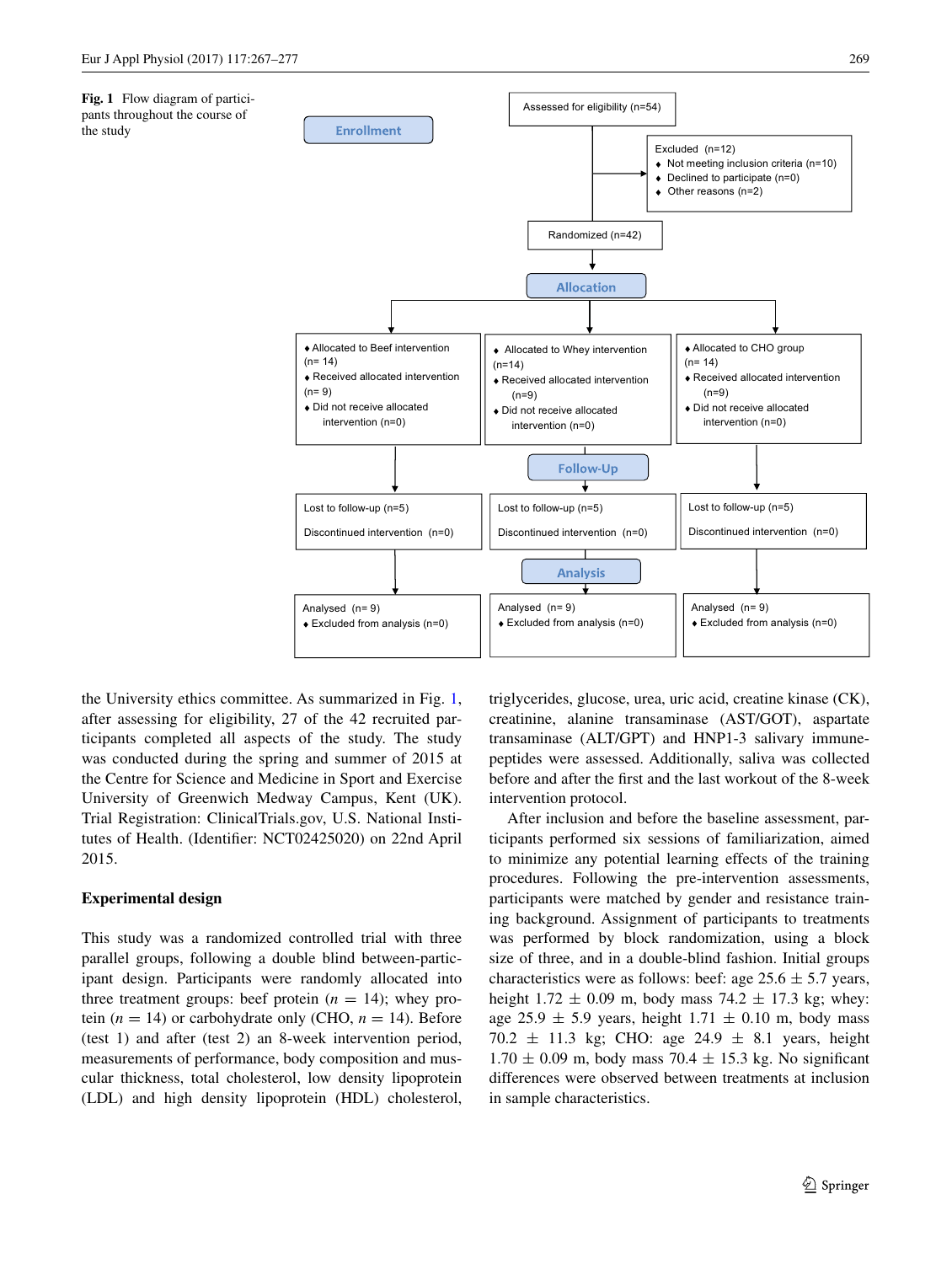<span id="page-3-0"></span>**Table 1** Nutritional composition of drinks per intake (20 g of powder plus 250 mL of orange juice)

| Nutrient            | Beef | Whey | <b>CHO</b>       |
|---------------------|------|------|------------------|
| Energy value (kcal) | 184  | 179  | 184              |
| Carbohydrates (g)   | 25   | 25   | 45               |
| Lipids $(g)$        | 1.54 | 0.3  | $\mathbf{0}$     |
| Proteins (g)        | 16.4 | 18   | $\boldsymbol{0}$ |
| Alanine $(g)$       | 1.04 | 1.06 |                  |
| Arginine $(g)$      | 1.06 | 0.38 |                  |
| Aspartic acid $(g)$ | 1.50 | 2.29 |                  |
| Cysteine $(g)$      | 0.16 | 0.48 |                  |
| Glutamic acid $(g)$ | 2.58 | 3.34 |                  |
| Glycine $(g)$       | 1.07 | 0.34 |                  |
| Histidine (g)       | 0.55 | 0.31 |                  |
| Isoleucine (g)      | 0.75 | 1.00 |                  |
| Leucine $(g)$       | 1.32 | 1.93 |                  |
| Lysine $(g)$        | 1.44 | 1.81 |                  |
| Methionine $(g)$    | 0.39 | 0.44 |                  |
| Phenylalanine $(g)$ | 0.65 | 0.61 |                  |
| Proline $(g)$       | 0.81 | 1.17 |                  |
| Serine (g)          | 0.65 | 1.05 |                  |
| Threonine $(g)$     | 0.73 | 1.44 |                  |
| Tryptophan $(g)$    | 0.19 | 0.39 |                  |
| Tyrosine $(g)$      | 0.52 | 5.57 |                  |
| Valine $(g)$        | 0.80 | 0.98 |                  |
| Total EAA (g)       | 6.82 | 8.91 |                  |

*EAA* essential amino acids, *CHO* carbohydrates

## **Dietary supplementation**

The three products under study were presented as 20 g sachets of vanilla-flavored powder to be diluted in 250 mL of cold orange juice at each intake. The diluted drinks were similar in appearance, texture and taste and were isoenergetic. The nutritional composition of each product and the amino acids profile of beef and whey proteins are shown in Table [1.](#page-3-0) Products were taken once a day for 8 weeks (56 total doses per participant). On training days (resistance training or recreational exercise sessions), the supplement was ingested just after training, whereas on non-training days, the product was administered in the morning, before having breakfast.

#### **Dietary (nutrition) monitoring**

A research nutritionist collected dietary habits and explained the proper procedures for recording dietary intake. Each participant completed a 3-day food diary report (2 weekdays, and 1 weekend day). The food diary report was then analyzed using Dietplan 6 software to determine energy and macronutrient content. Participants

were instructed to maintain their normal diet throughout the training period. To determine changes and evaluate differences caused by the supplementation protocol, diet composition was analyzed again during the last week of the intervention protocol.

## **Measurements**

#### *Body composition*

Body mass (BM) and height were assessed, on a standard scale and stadiometer according the methods described by Ross and Marfel-Jones ([1991\)](#page-10-9).

Whole body densitometry was assessed using air displacement via the Bod Pod® (Life Measurements, Concord, CA, USA) in accordance with the manufacturer's instructions as detailed elsewhere (Dempster and Aitkens [1995](#page-9-7)). Briefly, the participants were tested wearing only tight fitting clothing (swimsuit or undergarments) and an acrylic swim cap. Volunteers wore exactly the same clothing for all testing. Thoracic gas volume was estimated for all participants using a predictive equation integral to the Bod Pod® software. The calculated value for body density was used in the Siri equation (Siri [1961](#page-10-10)) to estimate the body composition. A complete body composition measurement was performed twice. If the agreement on percentage of body fat was within 0.05%, the two tests were averaged. If the two tests were not within the 0.05% agreement, a third test was performed and, then, the average of the three completed trials was used for all body composition variables.

# *Muscular thickness*

Right-side vastus medialis muscle thicknesses were measured in real time using an Diasus diagnostic ultrasound imaging unit (Dynamic Imaging, Livingston, Scotland UK) coupled to a 50 mm probe at a frequency of 7.5 MHZ while participants were lying supine with arms and legs completely relaxed. The right lower limb was positioned with the knee extended. The probe was placed perpendicular to the skin surface and bone tissues at 80% of the distance between the lateral condyle of the femur and greater trochanter (Bradley and O'Donnell [2002\)](#page-9-8). The probe was coated with a water-soluble transmission gel (Aquasonic 100 Ultrasound Transmission gel) to provide acoustic contact without depressing the dermal surface. Thickness was calculated as the distance between superficial and deep aponeuroses measured at the ends and middle region of each 3.8 cm-wide sonograph.

Three images of each muscle were obtained for each point and the average of the results was calculated. To favor reproducibility, probe placement was carefully noted for reproduction during the other test sessions and the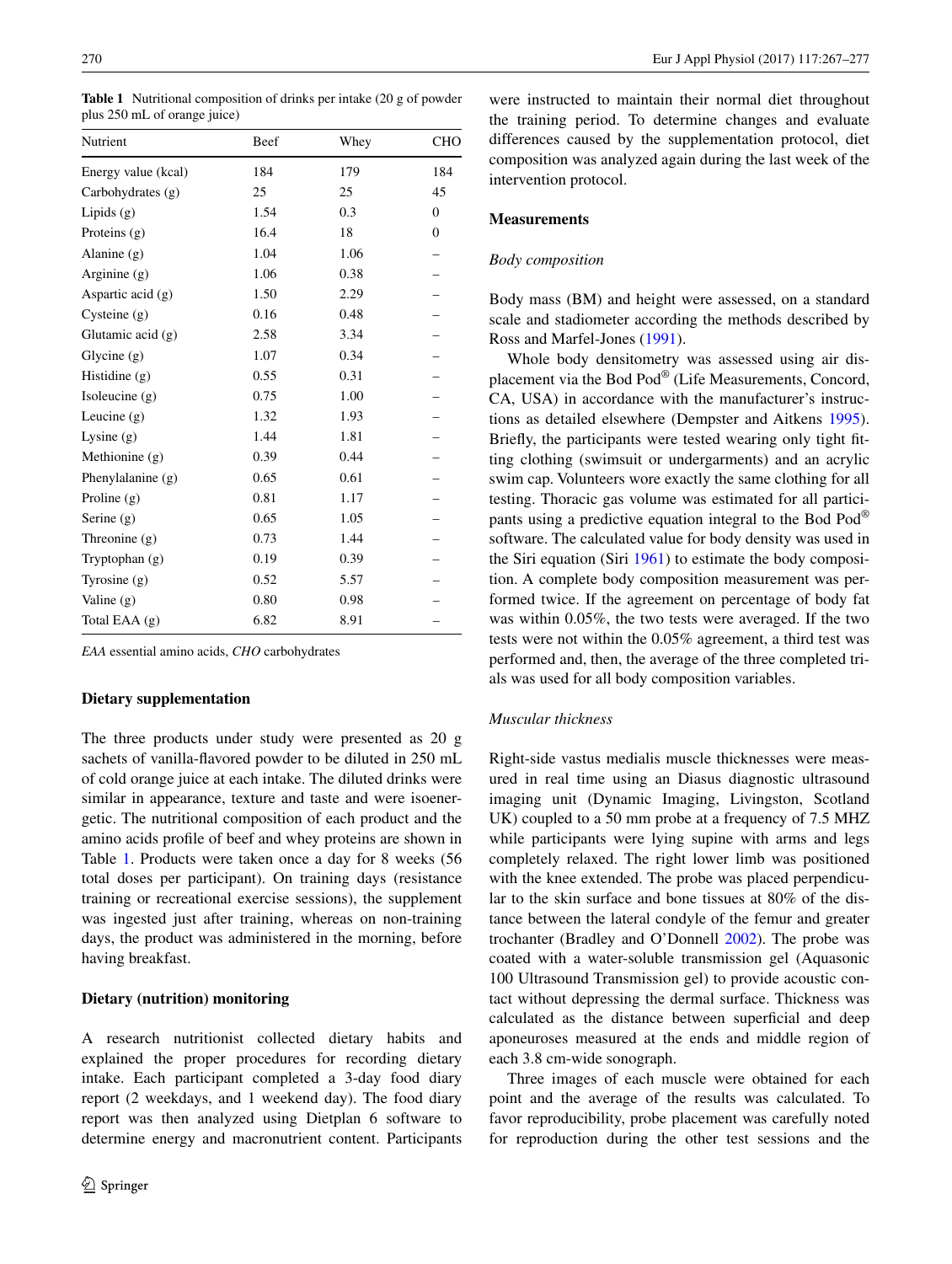same operator performed all the measurements. To avoid any swelling in the muscles that could disturb the results, images were obtained at least 48 h before and after the program intervention.

# *Training, performance evaluation and control of the intervention compliance*

All participants followed the same resistance training routine, three times per week alternated with their habitual recreational recreationally training (games or team sport oriented activity) for a total of 8 weeks (24 resistance training workouts). During the 8 weeks of intervention, participants carried out their workout session late in the afternoon or early evening. After a warm up, the participants performed a total of three circuits involving one set of the following 8 resistance exercises: (1) jump-squat (2) bench press, (3) parallel back squat, (4) upright row, (5) dumbbell alternate lunges, (6) shoulder press, (7) lateral hurdle jumps, and (8) abdominal crunch.

Every exercise included 12 maximum repetitions using the heaviest possible load (except the abdominal crunch that involved 20 repetitions per sets). A minimum rest was permitted in between exercises (only the time required to change from one exercise to the following). Recovery between circuits was 2–3 min. Resistance training sessions were completed in about 30 min. All training sessions were closely monitored to ensure effort, repetitions and intensity established by experienced strength and conditioning coaches. All participants completed all lifts for each exercise. The total load (kg) summarized all repetitions from the first six exercises was considered as the indicator of performance. Although lateral hurdle jumps and abdominals were performed with no external load, performing these exercises at the end of every circuit would impact on general fitness adaptation and the accumulated level of fatigue over the training session. The first and last workouts of the intervention period were used as evaluation sessions. The participants were instructed to refrain from any vigorous activity for 48 h and avoid caffeine ingestion for at least 48 h prior to both assessment sessions. As occurred during the entire training period, the first and last sessions were performed at the same time of the day for the same participant. After completing the first session, each participant was given a batch of products, according to randomization.

Tolerance, collected from adverse events and compliance with product intake (determined by an individual follow up of the participants), was evaluated continuously during the intervention. Only the participants who completed all the 24 training sessions were included in the final analysis.

#### *Blood indices of health*

Blood chemistry samples were taken before and after the 8-week intervention period. Participants arrived at the physiology laboratory, after a fasting period of 6–8 h, on two separate occasions (1 day before and 1–2 days after completing the 8-week intervention period). Finger-prick capillary whole blood specimens were collected from each subject, under resting conditions, and analyzed using the Cholestech LDX Analyzer for fasting total cholesterol, HDL, LDL cholesterol triglycerides, and glucose, or the Reflotron Plus Clinical Chemistry Analyzer for CK, creatinine, AST/GOT, ALT/GPT, urea and uric acid. Both devices were used according to the manufacturer's instructions, using test strips (Reflotron Plus Clinical Chemistry Analyzer) or cassette (Cholestech LDX Analyzer).

#### **Salivary alpha‑defensins HNP1‑3**

#### *Saliva collection*

Saliva was collected at pre (before and after the first workout) and post (before and after the last workout) 8-week intervention period. At baseline or pre-workout, saliva samples were collected following the blood samples just a few minutes before starting the workout. For the post-workout sample, saliva was collected within 5 min after the exercise cessation.

Participants remained seated, performing minimal movement for 10 min (pre-workout) or 5 min (post-workout) prior to each saliva collection. For all saliva samples, the mouth was rinsed with water at least 5 min before the collection. The participant was requested to swallow to empty the mouth before each sample collection. Unstimulated whole saliva was collected by the spitting method while the participant remained seated, leaning forward and with the heads tilted down (Navazesh [1993\)](#page-10-11). Saliva was collected for 1 min. To avoid circadian variation, saliva samples were collected in between 2 and 7 pm. The collected saliva was weighed to obtain precise flow rate (g/min) (Dawidson et al. [1996\)](#page-9-9). The saliva was stored at −80 °C until further sample treatment and analysis.

#### *Saliva analysis*

Saliva samples were centrifuged (12,000*g*, 10 min; 4 °C) and the supernatant diluted  $1000 \times$  with sample dilution buffer. Each sample was analyzed in duplicate with ELISA (Hycult biotech, The Netherlands) following the manufactures instructions. The calibration curve consisted of eight standards, ranging from  $0.15$  to  $10 \mu$ g/mL HNP1-3.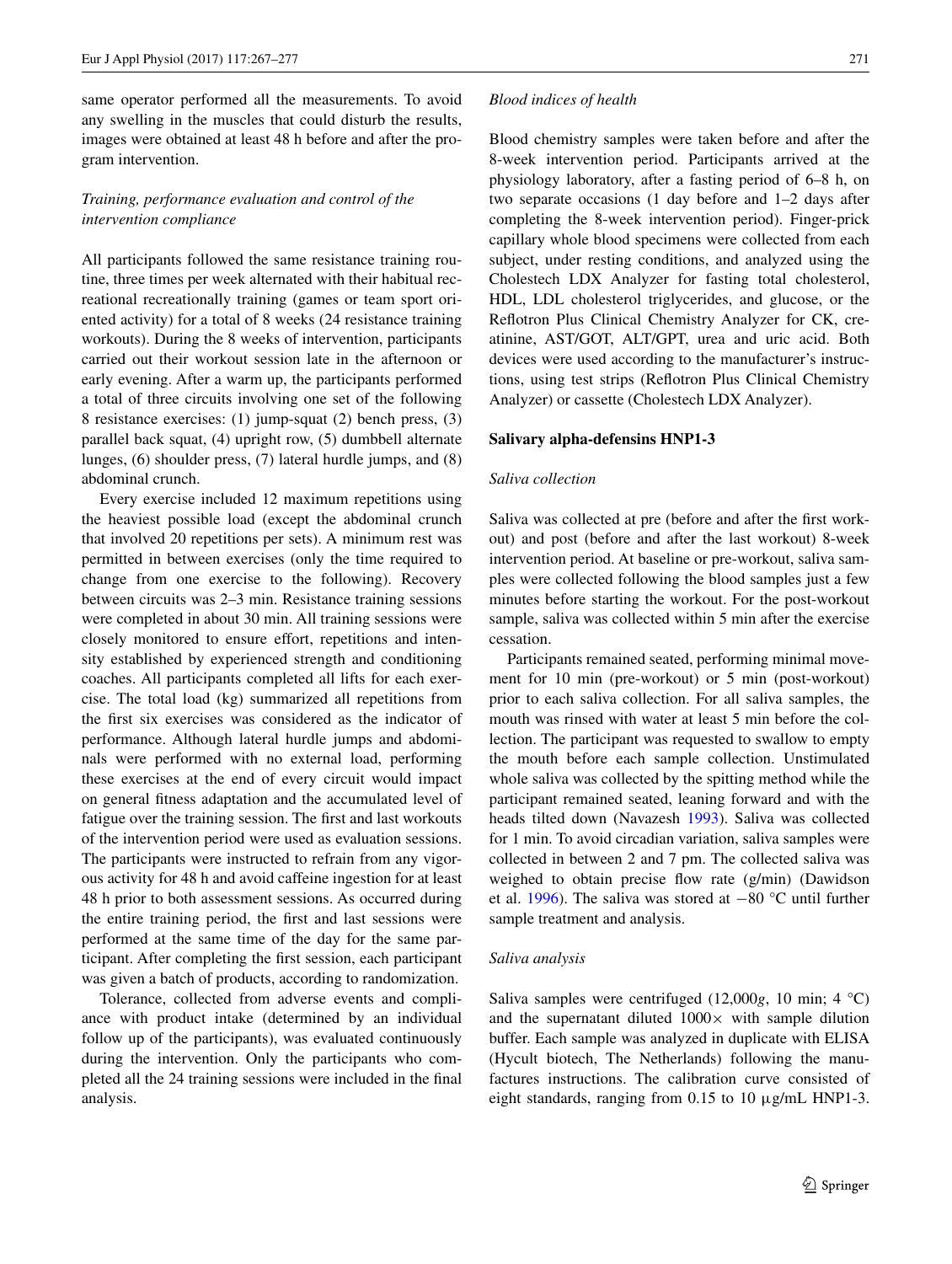<span id="page-5-0"></span>

| Table 2 Treatment groups |
|--------------------------|
| description at baseline  |

| Variable                       | Beef $(n=9)$        | Whey $(n = 9)$      | CHO $(n=9)$         | $F(2,24)$ p |       |
|--------------------------------|---------------------|---------------------|---------------------|-------------|-------|
| Age (years)                    | $25.6 \pm 5.3$      | $27.6 \pm 5.2$      | $24.4 \pm 7.1$      | 0.63        | 0.539 |
| Height (m)                     | $1.72 \pm 0.09$     | $1.73 \pm 0.1$      | $1.71 \pm 0.08$     | 0.14        | 0.872 |
| Body mass (kg)                 | $69.9 \pm 14.35$    | $70.27 \pm 12.52$   | $70.83 \pm 10.43$   | 0.01        | 0.988 |
| Fat $(\%)$                     | $23.47 \pm 11.53$   | $18.87 \pm 7.95$    | $23.42 \pm 11.65$   | 0.57        | 0.574 |
| Fat-free mass (%)              | $76.53 \pm 11.53$   | $81.13 \pm 7.95$    | $76.58 \pm 11.65$   | 0.57        | 0.574 |
| Fat (kg)                       | $18.54 \pm 12.66$   | $13.43 \pm 6.9$     | $16.89 \pm 10.12$   | 0.59        | 0.560 |
| Fat-free mass (kg)             | $52.47 \pm 7.43$    | $56.85 \pm 10.58$   | $53.94 \pm 10.23$   | 0.49        | 0.618 |
| Vastus Medialis thickness (mm) | $28.24 \pm 4.59$    | $31.93 \pm 3.09$    | $30.04 \pm 4.67$    | 1.75        | 0.194 |
| Total loaded (kg)              | $7403.4 \pm 1746.5$ | $7942.5 \pm 1675.7$ | $7215.6 \pm 1637.8$ | 0.45        | 0.643 |

All variables are presented as mean (standard deviation); *F* and *p* values were calculated using one-way analysis of variance with 2/24 degrees of freedom

<span id="page-5-1"></span>**Table 3** Analysis of the participant's diet composition

| Treatment                                   | Beef              |                   | Whey              |                    | <b>CHO</b>       |                   |
|---------------------------------------------|-------------------|-------------------|-------------------|--------------------|------------------|-------------------|
|                                             | Pre               | Post              | Pre               | Post               | Pre              | Post              |
| Proteins (g $kg^{-1}$ day <sup>-1</sup> )   | $1.45 \pm 0.66$   | $1.70 \pm 0.70^*$ | $1.47 \pm 0.75$   | $1.77 \pm 0.92^*$  | $1.12 \pm 0.56$  | $1.12 \pm 0.56$   |
| CHO (g kg <sup>-1</sup> day <sup>-1</sup> ) | $3.39 \pm 1.5$    | $3.76 \pm 1.59*$  | $3.16 \pm 2.23$   | $3.55*(2.22)$      | $2.59 \pm 0.98$  | $3.20 \pm 1.04*$  |
| Fat $(g \text{ kg}^{-1} \text{ day}^{-1})$  | $1.20 \pm 0.55$   | $1.31 \pm 0.56^*$ | $1.18 \pm 0.40$   | $1.18 \pm 0.41$    | $0.91 \pm 0.12$  | $0.91 \pm 0.12$   |
| Energy (kcal $kg^{-1}$ day <sup>-1</sup> )  | $30.99 \pm 12.26$ | $33.77 + 12.41*$  | $29.93 \pm 13.50$ | $31.8 \pm 13.85^*$ | $23.71 \pm 7.21$ | $25.83 \pm 7.11*$ |

 $* p < 0.05$  significant difference from post- to pre-intervention

Absorbance (450 nm) values for the saliva samples were interpolated from calibration standards with a 4-parameter logistic curve (My assays, version 2015). In addition, the alpha-defensins HNP1-3 secretion rates were determined by multiplying their concentration by the flow rate  $(mL min<sup>-1</sup>).$ 

## **Statistical analysis**

Sensitivity of the final sample size was calculated assuming a model with three groups and four repeated measures, 0.05  $\alpha$  error probability, and 0.80 power  $(1 - \beta)$ , to ensure adequacy of the study. A descriptive analysis was performed and subsequently the Kolmogorov–Smirnov and Shapiro–Wilk test were applied to assess normality. Sample characteristics at baseline were compared between conditions (beef vs. whey vs. CHO) using one-way analysis of variance (ANOVA). Change from pre to post in performance, body composition, muscle thickness, and blood indices was calculated by subtracting pre- from postvalues. Differences in change between conditions were assessed using one-way ANOVA. The changes in the concentration and secretion of HNP1-3 or the saliva flow rates were additionally analyzed using three conditions (beef vs. whey vs. CHO)  $\times$  four times (pre-workout 1st vs. postworkout 1st vs. pre-workout 24th vs. post-workout 24th) repeated measures ANCOVA, using pre-workout 1st as

covariate. Bonferroni-adjusted post hoc analyses were performed when appropriate. Generalized eta squared  $(\eta_G^2)$  and Cohen's *d* values were reported to provide an estimate of standardized effect size (small  $d = 0.2$ ,  $\eta_G^2 = 0.01$ ; moderate  $d = 0.5$ ,  $\eta_G^2 = 0.06$ ; and large  $d = 0.8$ ,  $\eta_G^2 = 0.14$ ). Significance level was set to *p* < 0.05. Results are reported as mean  $\pm$  SD unless stated otherwise. Data analyses were performed with Stata 13.1 (StataCorp, College Station, TX, USA).

## **Results**

Fifteen participants (9 male and 6 female) dropped from the study due to personal reasons, not related with the intervention protocol. Consequently, 27 participants, 15 males and 12 females  $(5 (55.5\%)$  and  $4 (44.4\%)$  per group, respectively) successfully completed the study. The sample was determined to be large enough to detect moderate group–time interactions  $(f = 0.26)$  through a power analysis. The final composition of the three groups was equivalent at baseline (Table [2](#page-5-0)).

Participants verbally confirmed that they maintained their diet throughout the trial period. Table [3](#page-5-1) shows dietary monitoring results, presented as the average daily consumption of carbohydrate, protein, fat (g kg<sup>-1</sup> day<sup>-1</sup>), and energy (kcal kg<sup>-1</sup> day<sup>-1</sup>), before and after intervention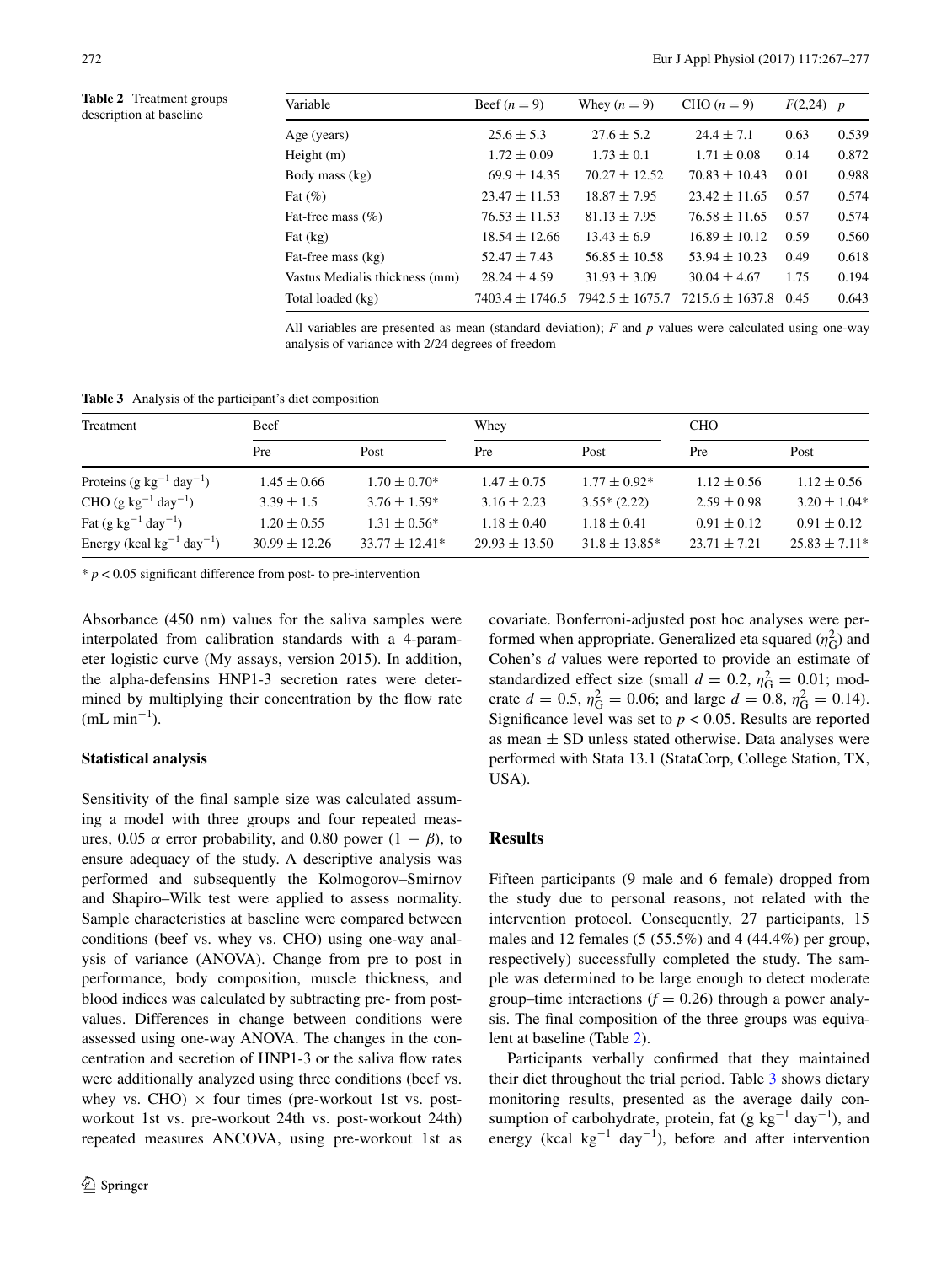<span id="page-6-0"></span>**Table 4** Differences observed in body composition, muscle thickness, performance and blood markers for the three treatment conditions after the 8-week intervention period

| Variable                       | Beef $(n=9)$      | Whey $(n = 9)$    | CHO $(n=9)$       | F(2,24) | $\boldsymbol{p}$ |
|--------------------------------|-------------------|-------------------|-------------------|---------|------------------|
| Body weight (kg)               | $1.28 \pm 1$      | $0.26 \pm 1.29$   | $0.45 \pm 1.59$   | 1.53    | 0.236            |
| Fat $(\%)$                     | $0.17 \pm 1.35$   | $-0.41 \pm 2.08$  | $-0.1 \pm 0.44$   | 0.36    | 0.705            |
| Fat-free mass $(\%)$           | $-0.17 \pm 1.35$  | $0.41 \pm 2.08$   | $0.1 \pm 0.44$    | 0.36    | 0.705            |
| Fat $(kg)$                     | $0.47 \pm 1.07$   | $-0.33 \pm 1.62$  | $0.03 \pm 0.77$   | 0.99    | 0.385            |
| Fat-free mass (kg)             | $0.88 \pm 1.18$   | $0.59 \pm 0.86$   | $0.42 \pm 0.93$   | 0.49    | 0.618            |
| Vastus medialis thickness (mm) | $3.13 \pm 1.62$   | $1.57 \pm 3.28$   | $1.7 \pm 1.63$    | 1.26    | 0.300            |
| Total loaded (kg)              | $853.7 \pm 395.2$ | $479.1 \pm 494.2$ | $763.2 \pm 442.3$ | 1.73    | 0.198            |
| Total cholesterol (mmol/L)     | $0.09 \pm 0.29$   | $0.06 \pm 0.46$   | $-0.26 \pm 0.41$  | 2.19    | 0.134            |
| HDL cholesterol (mmol/L)       | $0 \pm 0.35$      | $0 \pm 0.18$      | $-0.11 \pm 0.23$  | 0.53    | 0.593            |
| LDL cholesterol (mmol/L)       | $0 \pm 0.52$      | $0.03 \pm 0.5$    | $-0.22 \pm 0.17$  | 0.95    | 0.400            |
| Triglycerides (mmol/L)         | $0.46 \pm 0.98$   | $0.17 \pm 0.34$   | $0.14 \pm 0.72$   | 0.51    | 0.608            |
| Glucose (mmol/L)               | $0.48 \pm 1.27$   | $-0.14 \pm 0.85$  | $0.27 \pm 0.93$   | 0.84    | 0.445            |
| Urea $(mg/dL)$                 | $3.7 \pm 9.7$     | $2.71 \pm 3.64$   | $2.44 \pm 7.58$   | 0.07    | 0.931            |
| Uric acid $(mg/dL)$            | $-0.33 \pm 0.87$  | $-0.18 \pm 2.01$  | $0.18 \pm 1.06$   | 0.31    | 0.733            |
| Creatinine (mg)                | $0.03 \pm 0.23$   | $-0.15 \pm 0.17$  | $0 \pm 0.09$      | 2.61    | 0.094            |
| AST/GOT (U/L)                  | $-0.13 \pm 4.1$   | $1.52 \pm 5.53$   | $3.43 \pm 7.57$   | 0.82    | 0.451            |
| ALT/GPT (U/L)                  | $-0.51 \pm 2.57$  | $-1.99 \pm 8.12$  | $-2.07 \pm 9.25$  | 0.13    | 0.877            |

All variables are presented as mean (standard deviation); *F* and *p* values were calculated using one-way analysis of variance with 2/24 degrees of freedom

for the three treatment groups. At baseline, no betweengroup differences were observed for the amount of protein, carbohydrate, fat or energy intake. However, as a result of the nutritional intervention, all the three groups increased the intake of carbohydrate, while the beef and whey groups raised protein consumption but only beef increased fat intake. All the three treatment groups significantly increased the total energy intake, with no difference between them.

# **Body composition, muscle thickness, performance and blood indices of health**

Combining resistance training with any of the nutrition intervention (beef, whey or CHO) did not produce statistically significant differences between the three treatment conditions in any of the analyzed variables (Table [4](#page-6-0)). However, beef showed large effect sizes for body mass  $(d = 1.27)$ ; total fat-free mass  $(d = 0.75)$  vastus medialis thickness  $(d = 1.93)$  and total kg lifted  $(d = 2.16)$ ; meanwhile, the CHO group showed large effect sizes for the total kg lifted  $(d = 1.73)$  and the vastus medialis thickness  $(d = 1.04)$  and so did the whey treatment only for the total kg lifted (whey  $d = 0.97$ ).

#### **Salivary alpha‑defensins HNP1‑3**

After adjusting for pre-first-workout using ANCOVA, a significant supplement–time interaction effect for the concentration rates  $(F[6,72] = 2.47, p = 0.031, \eta_G^2 = 0.10),$  along with statistically significant effect of time  $(F[3,72] = 2.69, p = 0.053, \eta_G^2 = 0.05)$ , but not differences between treatment conditions  $(F[2,23] = 0.65, p = 0.533,$  $\eta_G^2 = 0.014$ ), was observed. No significant interaction  $(F(6,72) = 1.43, p = 0.215, \eta_G^2 = 0.07)$ , treatment condition  $(F(2,23) = 0.54, p = 0.591, \eta_G^2 = 0.008)$  or time effect  $(F(3,72) = 2.01, p = 0.120, \eta_G^2 = 0.05)$  was determined on the secretion rates.

Bonferroni-adjusted post hoc contrasts to baseline revealed no statistically significant differences between groups at each time point for both the concentration and secretion rates. However, the beef treatment condition showed a statistically significant decrease of the baseline concentration and secretion rates of HNP1-3 from the values measured before performing the first workout  $(1.90 \pm 0.83 \,\mu g/mL; 2.95 \pm 2.83 \,\mu g/min, respectively)$ of the values determined at post-intervention, before  $(0.92 \pm 0.63 \,\mu$ g/mL,  $p = 0.025$ ,  $d = 1.03$ ;  $0.76 \pm 0.74 \,\mu$ g/ min,  $p = 0.049$ ,  $d = 0.95$ ), and after  $(0.95 \pm 0.60 \text{ µg})$ mL,  $p = 0.032$ ,  $d = 1.00$ ;  $0.59 \pm 0.52$   $\mu$ g/min,  $p = 0.027$ ,  $d = 1.02$  $d = 1.02$ ) performing the last workout (Fig. 2a, b).

## **Saliva flow rate**

No significant interaction  $(F[6, 72] = 1.49, p = 0.193,$  $\eta_{\overline{Q}}^2 = 0.06$ ) or treatment effect (*F*[2,24] = 0.47, *p* = 0.633,  $\eta_{\rm G}^2$  = 0.01) was observed. However, a significant time effect (*F*[3,72] = 2.92, *p* = 0.040,  $\eta_G^2$  = 0.06) was determined. Post hoc analysis revealed a significant intragroup decrease for the beef treatment condition in saliva flow rate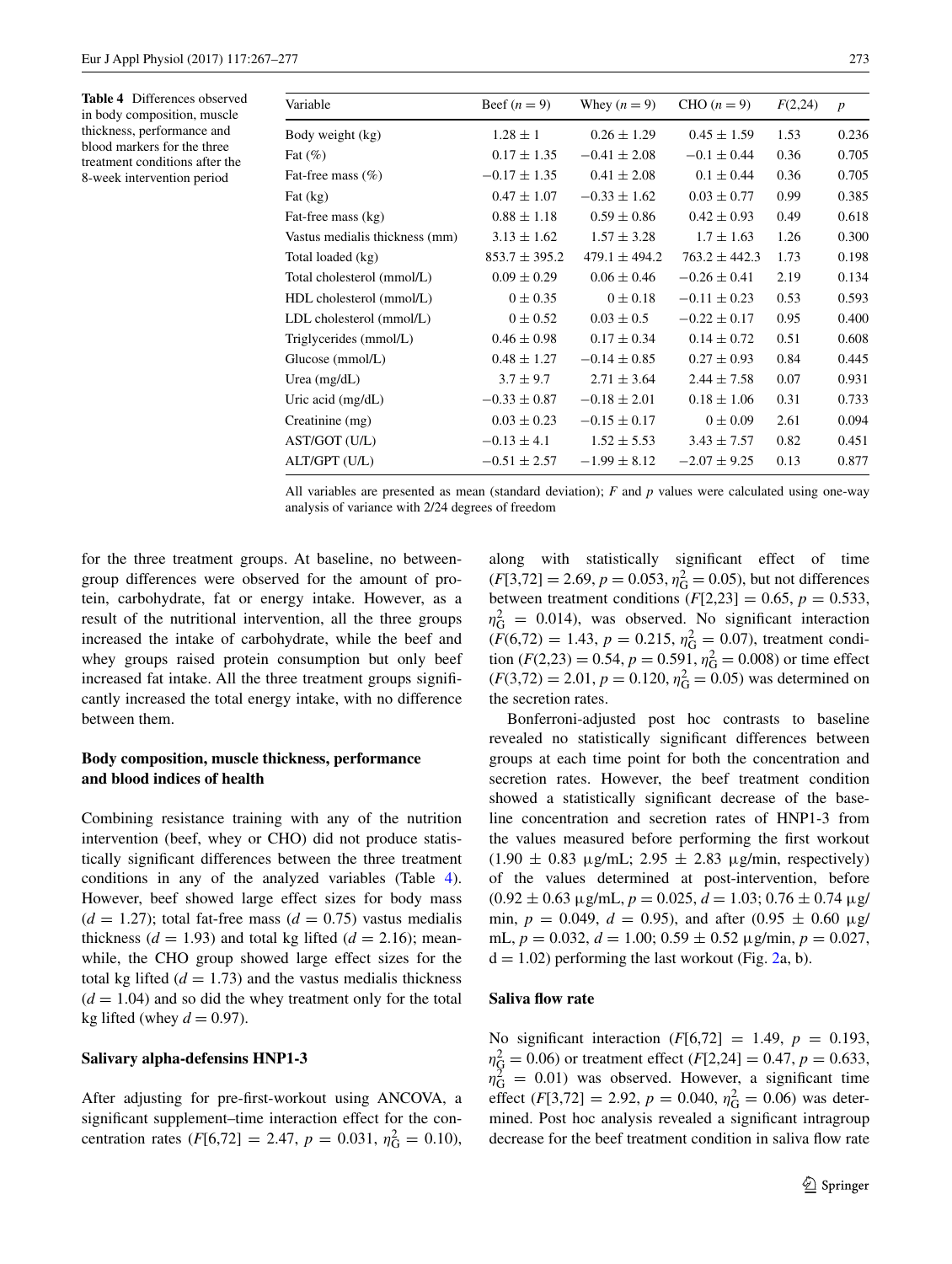

<span id="page-7-0"></span>**Fig. 2** Acute and long-term changes in the concentration (**a**) and secretion rates (**b**) of the alpha-defensins HNP1-3 for the three treatment conditions (mean  $\pm$  95% confidence intervals). Statistically significant differences were only found from the baseline levels measured at pre- (before the first workout) to post-intervention, measured at both before and after the last workout for the beef treatment condition for both the concentration ( $p = 0.025$  and  $p = 0.049$ ) and secretion rates ( $p = 0.032$  and  $p = 0.027$ ), respectively

baseline levels from the first to the last training session at both pre-  $(1.336 \pm 0.752 \text{ vs. } 0.589 \pm 0.398 \text{ mL/min},$  $p = 0.036$ ,  $d = 0.99$ ) and post-workout (0.928  $\pm$  0.286 vs.  $0.470 \pm 0.280$  mL/min,  $p = 0.009$ ,  $d = 0.1.14$ ) sessions. No significant differences were found between groups at any time point.

## **Discussion**

Results suggest that consuming a post-workout carbohydrate–protein (beef or whey) beverage during an 8-week resistance training intervention promotes similar training and body composition outcomes than ingesting only carbohydrate. The most relevant finding of the present investigation was the decrease of the baseline levels and secretion rates of the salivary alpha-defensins HNP1-3 determined after the 8-week intervention protocol in the beef treatment condition. A similar non-significant trend was observed for the whey protein group while no changes were reported for the participants ingesting only carbohydrates. None of the treatment conditions (beef, whey or CHO) affected the normal state of the biochemical blood indices of health or elicited acute changes (pre- to post-workout before and after intervention) of the HNP1-3.

The increase of diet protein consumption in both beef and whey treatment group did not produce any negative effects on the analyzed blood markers of metabolism or hepatic function. The observed response is expected because the amount of daily protein intake for the both protein groups was always within the recommended range of ~1–2 g  $kg^{-1}$  (Thomas et al. [2016](#page-10-12)), Table [3.](#page-5-1) Indeed, it has been recently indicated that consuming a high protein diet  $(2.6-3.3 \text{ g kg}^{-1} \text{ day}^{-1})$  over a 4-month period has no negative health-related effect on blood lipids or markers of renal and hepatic function in healthy resistance trained individuals (Antonio et al. [2016](#page-9-1)).

Data from the present investigation indicate that ingesting a post-workout beverage containing protein with carbohydrate or carbohydrate alone did not influence resistance training responses during the 8-week training period. Overall, the three treatment groups showed similar improvements in body composition, muscle mass and the total kg lifted over the training intervention. However, the beef group seems to elicit a slightly superior body mass gain based on fat-free mass accretion. This appreciation would be supported by the largest effect size observed for the vastus medialis thickness in beef  $(d = 1.93)$  compared to the other two treatment conditions (whey  $d = 0.48$  and CHO  $d = 1.04$ . Even though previous studies have reported positive effects of canned, minced or beefsteak beef at promoting training outcomes in young (Negro et al. [2014\)](#page-10-13) and elderly individuals (Symons et al. [2009\)](#page-10-14), to the best of the authors' knowledge, this is the first study to look at the effect of a hydrolyzed beef protein powder extract and compare its effects with those elicited using whey protein and a non-protein isoenergetic nutrient at supporting resistance training outcomes along with analyses of its impact on health and immune markers in young athletes. The total energy provided in the three treatment conditions was almost similar or the amount of protein provided by beef and whey was not sufficient to elicit remarkable differences with respect to the contrast non-protein group. Nevertheless, the present results would still support the premise that daily caloric intake appears to be one of the most relevant factors affecting training adaptations during middle- to long-term exercise interventions (McLellan et al. [2014](#page-9-10)).

In contrast to previous studies (Davison et al. [2009](#page-9-5); Gillum et al. [2015\)](#page-9-6), we did not find acute increases of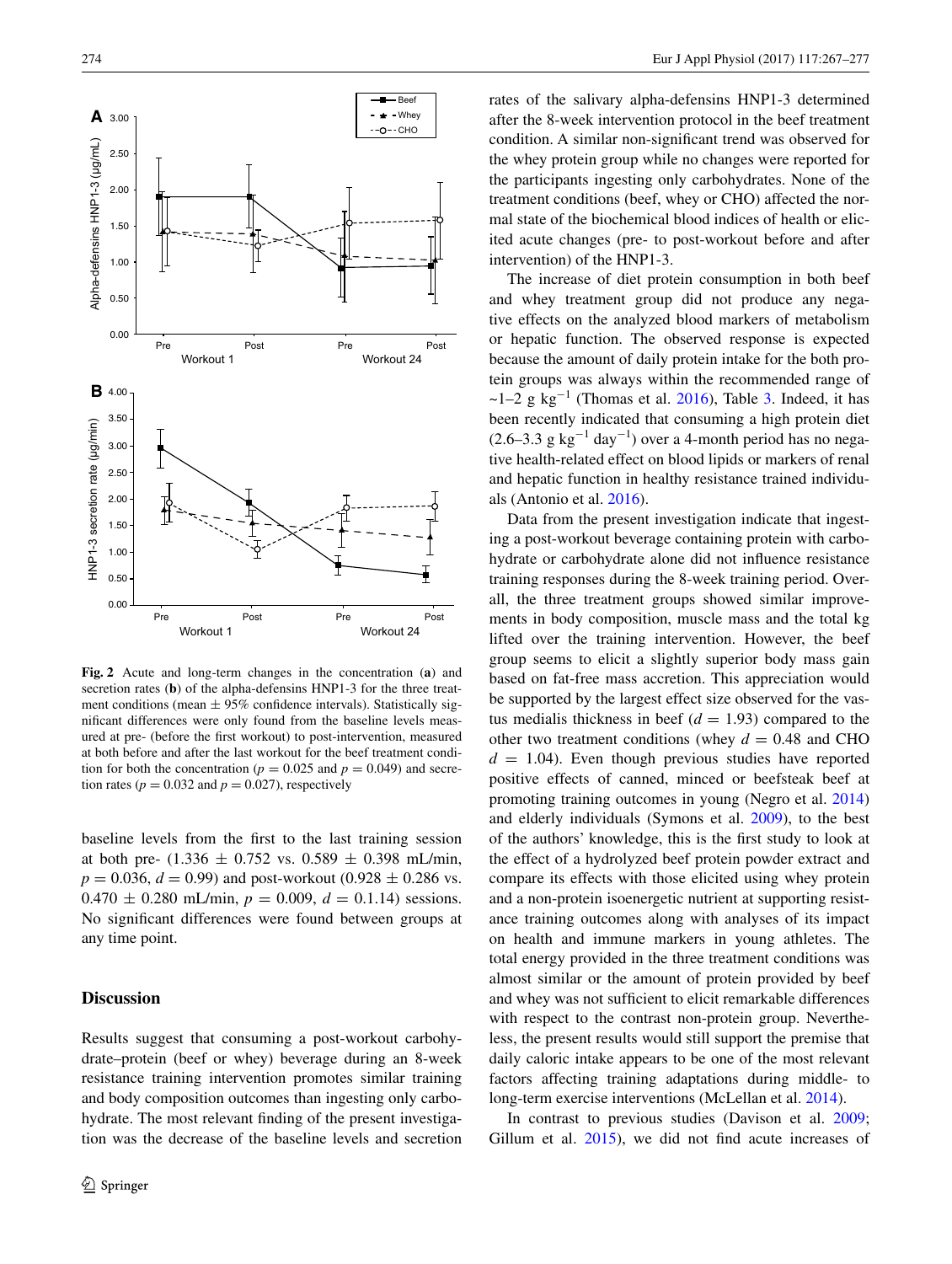HNP1-3 after exercise at both before and after the trained intervention. Reasons for this discrepancy could be the nature of the physical exercise. Participants of the present investigation performed eight different resistance training exercises while previous studies have used submaximal cycling (Davison et al. [2009](#page-9-5)) or running (Gillum et al. [2015](#page-9-6)) constant intensity protocol. Both aforementioned studies reported acute increases in the concentration of HNP1-3 determined immediately after exercise (Davison et al. [2009;](#page-9-5) Gillum et al. [2015\)](#page-9-6) or until 1 h compared to pre-exercise values (Gillum et al. [2015](#page-9-6)). The post-exercise rise in the concentration and secretion rate of AMP could arise from the exercise-induced neutrophilia that occurs in mucosal secretions potentially due to airway inflammation or damage to the airway epithelial cells (Muns [1994\)](#page-10-15). In addition, neutrophilia of the blood can increase HNP1-3 in saliva (Shiomi et al. [1993](#page-10-16)). These effects have been associated with endurance cyclic exercises such as running or cycling but not with resistance type exercises. Neutrophils contain HNP1-3 in addition to other AMP, such as Lactoferrin and Lysozyme (Gleeson [2007\)](#page-9-11). Endurance continuous exercise has been shown to activate neutrophils possibly causing the release of their contents into the saliva (Pyne [1994\)](#page-10-17), and this is likely the cause of increased salivary levels of AMP after exercise. Even though participants of the current investigation were instructed to perform 12 repetitions of each exercise using the maximum possible amount of load and, consequently, all of them experienced maximum level of fatigue at the end of every session, no acute increase in the salivary concentration of HNP1-3 was determined for both at the beginning and at the end of the 8-week intervention period. Perhaps, the different nature of the applied training protocol alternating exercises involving different muscle groups could have influenced the observed response.

It has been reported that an initial reduction in the concentration of some salivary AMP may be an adaptive response to exercise (West et al. [2010\)](#page-10-18). However, the initial decrease would not be observed in previously well training athletes. Participants of the present investigation were recreationally but regular resistance training individuals and only the participants included in the protein groups (beef and whey, respectively) showed a significant or a trend to decrease the levels of HNP1-3. The aforementioned response would reflect a reduced immune competence with a concomitant increase in the susceptibility to opportunistic infection that has been reported in well-trained athletes (West et al. [2010](#page-10-18)). However, the clinical relevance of the above-mentioned modification is unknown, since the levels of HNP1-3 measured for the three treatment conditions were similar to those obtained in previous studies (Davison et al. [2009;](#page-9-5) Kunz et al. [2015](#page-9-12)). In fact, the salivary levels of AMP including HNP1-3 can vary about 100-fold between individuals. It is, therefore, difficult to define normal-baseline reference ranges (Gorr [2009\)](#page-9-13). Nonetheless, when the individual responses are compared, it is worth noting that all participants but one in the beef group depicted a consistent decrease in the levels of the HNP1-3 from pre- to post-intervention, whereas those in the whey and CHO condition showed different patterns of responses with three participants in the whey and two in the CHO treatment group showing a reduced concentration of HNP1-3 post-intervention.

The HNP1-3 entail a specific group of alpha-defensins that would increase in response to dental caries and the respiratory distress syndrome (Kunz et al. [2015\)](#page-9-12). The after intervention decreased level of HNP1-3 observed in the beef and whey treatment groups could be related to the reduced concentration of carbohydrate ingested during the postworkout period (0.36 ± 0.08 and 0.37 ± 0.06 g kg<sup>-1</sup> for the beef and whey groups, respectively, vs.  $0.65 \pm 0.10$  g kg<sup>-1</sup> for the CHO treatment condition). These results would support the notion that only carbohydrate ingestion with no added proteins would probably be the only effective nutritional countermeasure to exercise-induced acute immune dysfunction (Walsh et al. [2011a](#page-10-19)). Nonetheless, the effectiveness of ingesting carbohydrate at blunting the postexercises immunosuppression has been mainly observed in acute studies (Walsh et al. [2011a](#page-10-19)) where the decrease of different immunological markers including some salivary defensins could be interpreted as a transient immune dysfunction with a concomitant higher risk of infection or virus attack (Davison et al. [2009\)](#page-9-5). However, as the drop in the HNP1-3 level observed in the present study was not produced acutely but after an 8-week intervention, it cannot be analyzed as a transient response but as an adaptive medium- to long-term adaptation similar to that observed in other salivary markers in well-trained athletes (West et al. [2010\)](#page-10-18). Considering that HNP1-3 are a marker associated with exercise stress (Kunz et al. [2015](#page-9-12)), the lower level observed after the intervention in the beef group would be interpreted as a positive adaptive response that allows individuals to reduce the level of stress determined by a given exercise protocol. As previously mentioned, neutrophils are the most abundant white blood cell type and HNP1-3 are the most abundant antimicrobial peptide secreted by neutrophils. Thus, decreased levels of HNP1-3 have also been proposed as an index of reduced risk factor against virus and infection (Mehlotra et al. [2016\)](#page-9-14).

The decreased levels of HNP1-3 resulted after the 8-week intervention program, when participants achieved a better level of performance, which is in line with previous studies that have reported a lower concentration of salivary AMP, including HNP1-3 in better-fit athletes (Kunz et al. [2015](#page-9-12)). Therefore, the reduced HNP1-3 levels observed after 8 weeks of training could be considered as a normal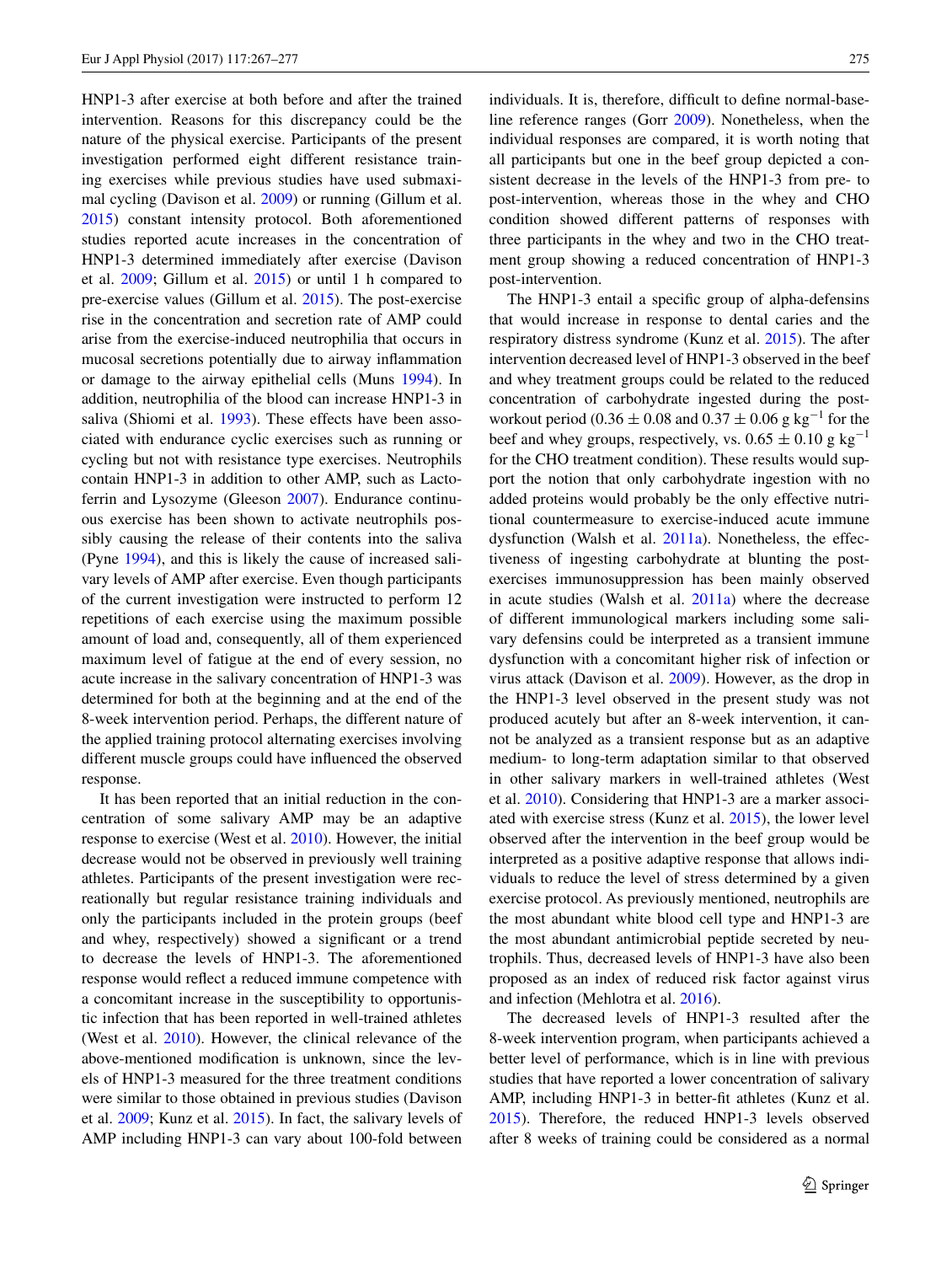adaptive response that might have been hasten by the ingestion of the beef protein beverage. Individual differences in training adaptation can be the reason by which some participants allocated in the whey and CHO condition showed a similar post-intervention reduction in the HNP1-3 levels. Additionally, the lower average concentration of HNP1-3 was also related to an increased salivary flow rate observed only for the beef treatment condition. However, differently from the study of Kunz et al., no differences in performance were observed between the three conditions (beef, whey, and CHO) compared to the present study. The higher salivary flow rate, observed in the beef group, may act as a compensatory mechanism to maintain adequate rates of salivary AMP secretion and may, in fact, be indicative of greater parasympathetic nervous system activity (resulting in a large amount of diluted saliva) and vagal tone under the similar training stimulus (Chicharro et al. [1998](#page-9-15); Coote [2010](#page-9-16)) for this particular group.

It is worthy to note that the large variability in the concentration of HNP1-3 observed at rest and in response to exercise observed in the current study is in accordance with others (Davison et al. [2009](#page-9-5)) who have recognized the variance as a source of limitation for the detection of intervention-induced changes in mucosal parameters, particularly in a parallel group design (Jones et al. [2015](#page-9-0)). Given the importance of mucosal immune parameters toward host defense (West et al. [2010](#page-10-18)), further investigation of the effects of post-workout feeding strategies on other salivary AMP (e.g., salivary Lactoferrin and Lysozyme) is warranted.

In conclusion, the present investigation suggests that the ingestion of a carbohydrate–protein (beef or whey) postworkout beverage may support some possible adaptations induced by resistance training in a comparable way as the ingestion of only carbohydrate. Furthermore, the ingestion of 20 g of protein powder, mainly from hydrolyzed beef protein, would also promote an early decrease of the average baseline levels and secretion rates of the salivary alphadefensins (HNP1-3) with no negative effect on the blood indices of health in recreationally trained college athletes.

**Acknowledgements** Funding was provided by (MEATPROT).

#### **Compliance with ethical standards**

**Funding** MEATPROT and the University of Greenwich provided joint funding for the completion of this project; however, this does not affect this original research content and purpose.

**Conflict of interest** The authors declare that they have no conflicts of interest relevant to the content of this manuscript.

**Open Access** This article is distributed under the terms of the Creative Commons Attribution 4.0 International License ([http://crea](http://creativecommons.org/licenses/by/4.0/)[tivecommons.org/licenses/by/4.0/](http://creativecommons.org/licenses/by/4.0/)), which permits unrestricted use, distribution, and reproduction in any medium, provided you give appropriate credit to the original author(s) and the source, provide a link to the Creative Commons license, and indicate if changes were made.

# **References**

- <span id="page-9-1"></span>Antonio J, Ellerbroek A, Silver T, Vargas L, Peacock C (2016) The effects of a high protein diet on indices of health and body composition—a crossover trial in resistance-trained men. J Int Soc Sports Nutr 13:3. doi[:10.1186/s12970-016-0114-2](http://dx.doi.org/10.1186/s12970-016-0114-2)
- <span id="page-9-8"></span>Bradley M, O'Donnell P (2002) Atlas of musculoskeletal ultrasound anatomy Greenwich Medical Media London
- <span id="page-9-2"></span>Chernoff R (2004) Protein and older adults. J Am Coll Nutr 23:627S–630S
- <span id="page-9-15"></span>Chicharro JL, Lucia A, Perez M, Vaquero AF, Urena R (1998) Saliva composition and exercise. Sports Med 26:17–27
- <span id="page-9-16"></span>Coote JH (2010) Recovery of heart rate following intense dynamic exercise. Exp Physiol 95:431–440. doi[:10.1113/](http://dx.doi.org/10.1113/expphysiol.2009.047548) [expphysiol.2009.047548](http://dx.doi.org/10.1113/expphysiol.2009.047548)
- <span id="page-9-3"></span>Cruzat VF, Krause M, Newsholme P (2014) Amino acid supplementation and impact on immune function in the context of exercise. J Int Soc Sports Nutr 11:61. doi:[10.1186/s12970-014-0061-8](http://dx.doi.org/10.1186/s12970-014-0061-8)
- <span id="page-9-5"></span>Davison G, Allgrove J, Gleeson M (2009) Salivary antimicrobial peptides (LL-37 and alpha-defensins HNP1-3), antimicrobial and IgA responses to prolonged exercise. Eur J Appl Physiol 106:277–284. doi[:10.1007/s00421-009-1020-y](http://dx.doi.org/10.1007/s00421-009-1020-y)
- <span id="page-9-9"></span>Dawidson IJ, Ar'Rajab A, Melone LD, Poole T, Griffin D, Risser R (1996) Early use of the Gore-Tex Stretch Graft. Blood Purif 14:337–344
- <span id="page-9-7"></span>Dempster P, Aitkens S (1995) A new air displacement method for the determination of human body composition. Med Sci Sports Exerc 27:1692–1697
- <span id="page-9-6"></span>Gillum TL, Kuennen MR, Castillo MN, Williams NL, Jordan-Patterson AT (2015) Exercise, but not acute sleep loss, increases salivary antimicrobial protein secretion. J Strength Cond Res 29:1359–1366. doi:[10.1519/JSC.0000000000000828](http://dx.doi.org/10.1519/JSC.0000000000000828)
- <span id="page-9-4"></span>Gleeson M (2000) Mucosal immune responses and risk of respiratory illness in elite athletes. Exerc Immunol Rev 6:5–42
- <span id="page-9-11"></span>Gleeson M (2007) Immune function in sport and exercise. J Appl Physiol 103(2):693–699. doi:[10.1152/japplphysiol.00008.2007](http://dx.doi.org/10.1152/japplphysiol.00008.2007)
- <span id="page-9-13"></span>Gorr SU (2009) Antimicrobial peptides of the oral cavity. Periodontol 2000(51):152–180. doi:[10.1111/j.1600-0757.2009.00310.x](http://dx.doi.org/10.1111/j.1600-0757.2009.00310.x)
- <span id="page-9-0"></span>Jones AW, Thatcher R, March DS, Davison G (2015) Influence of 4 weeks of bovine colostrum supplementation on neutrophil and mucosal immune responses to prolonged cycling. Scand J Med Sci Sports 25:788–796. doi[:10.1111/sms.12433](http://dx.doi.org/10.1111/sms.12433)
- <span id="page-9-12"></span>Kunz H et al (2015) Fitness level impacts salivary antimicrobial protein responses to a single bout of cycling exercise. Eur J Appl Physiol 115:1015–1027. doi:[10.1007/s00421-014-3082-8](http://dx.doi.org/10.1007/s00421-014-3082-8)
- <span id="page-9-10"></span>McLellan TM, Pasiakos SM, Lieberman HR (2014) Effects of protein in combination with carbohydrate supplements on acute or repeat endurance exercise performance: a systematic review. Sports Med 44:535–550. doi:[10.1007/s40279-013-0133-y](http://dx.doi.org/10.1007/s40279-013-0133-y)
- <span id="page-9-14"></span>Mehlotra RK, Zimmerman PA, Weinberg A (2016) Defensin gene variation and HIV/AIDS: a comprehensive perspective needed. J Leukoc Biol 99:687–692. doi:[10.1189/jlb.6RU1215-560R](http://dx.doi.org/10.1189/jlb.6RU1215-560R)